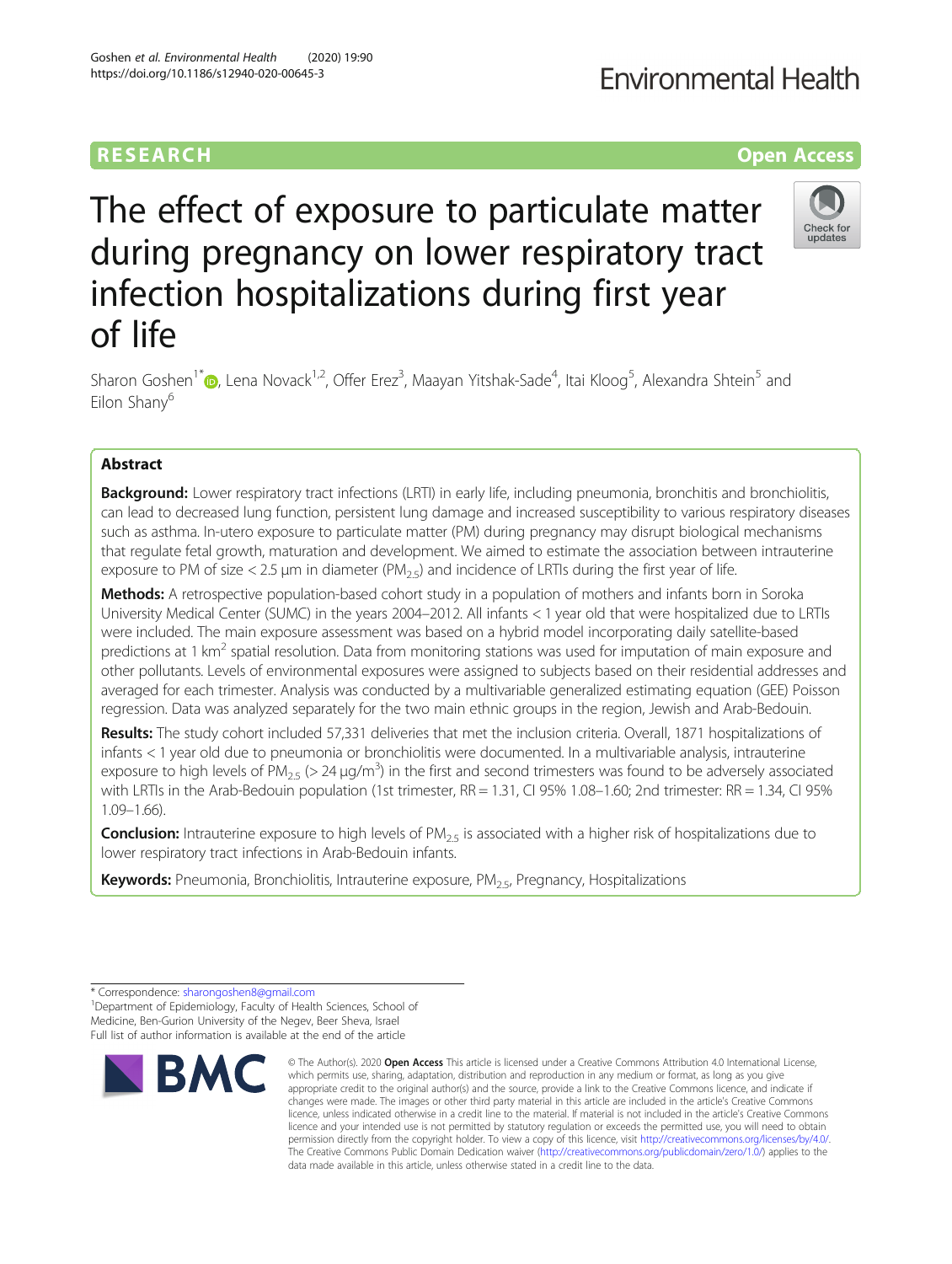#### Introduction

Respiratory diseases are a major cause of mortality and morbidity worldwide, particularly in infants and young children. Lower respiratory tract infections (LRTIs), including pneumonia and bronchiolitis, in early life may lead to a decreased lung function, and persistent lung damage, as well as increased susceptibility to various respiratory diseases like asthma later in life [\[1](#page-6-0)]. Risk factors for LRTIs are either intrinsic such as prematurity, congenital or acquired cardiopulmonary diseases, neuromuscular disorders and immunodeficiency [[2](#page-6-0)–[4\]](#page-6-0) or external such as environmental crowding, exposure to cigarette smoke and postnatal exposure to air pollutants, such as particulate matter (PM) [[5](#page-6-0)–[7\]](#page-6-0).

The Negev region in southern Israel is a part of the global dust belt extending from West Africa to the Arabian Desert, and is subjected to dust storms in which PM levels may increase by 10–100 fold [[8](#page-6-0)]. The two major ethnic groups residing in this area are the Jewish and Arab-Bedouin, with the latter practicing a seminomadic way of living. The Jewish population lives in modern housing, usually works indoors and have higher socio-economic status. Approximately half of the Arab-Bedouin population lives in temporary settlements that cannot be hermetically sealed from outdoor pollutants and therefore is more likely to be exposed to and affected by them. These different lifestyles, coupled with the lower socioeconomic status create the difference between the two populations and has a potential to modify the environmental effects on health [\[9](#page-6-0), [10](#page-7-0)].

Previous studies dealt with the association between postnatal exposure to PM and LRTIs [\[11](#page-7-0)–[13](#page-7-0)]. Horne et al. found that short term exposure to  $PM<sub>2.5</sub>$  is associated with LRTIs among infants younger than two years [[14](#page-7-0)]. In our area, Yitshak-Sade et al. reported higher rates of hospitalizations due to bronchiolitis during or near elevated levels of PMs between 0 and 2 years of age [[15](#page-7-0)].

Fetal cells that are in the process of differentiation have faster rate of replication and higher sensitivity to signals, and therefore, the fetus is likely to be more susceptible to environmental toxicants compared to adults [\[16](#page-7-0)–[19](#page-7-0)]. Nevertheless, relatively few studies examined the effect of intrauterine exposure to pollution and early life respiratory infections [[1,](#page-6-0) [20](#page-7-0)]. Some have found an association between prenatal exposure to PM and respiratory infections in children [[1,](#page-6-0) [21](#page-7-0), [22](#page-7-0)] while others did not find any association between the two, specifically for exposure to nitrogen dioxide  $(NO<sub>2</sub>)$  during pregnancy [[23](#page-7-0)].

The lung maturation process takes a long period of time, extending from prenatal development through adolescence. In-utero development is composed of different phases that grossly correlate with the pregnancy trimesters [\[17,](#page-7-0) [24\]](#page-7-0). Studies investigating the prenatal effect of PMs on developing lungs in-vitro proposed different pathophysiological mechanisms: mice which were exposed to urban PMs showed elevated cytokine levels and increased levels of lipid and protein oxidation [\[25\]](#page-7-0). Likewise, in two studies prenatal and postnatal exposure to urban levels of  $PM_{2.5}$  were associated with decreased lung volumes  $[26, 27]$  $[26, 27]$  $[26, 27]$  $[26, 27]$ . PM<sub>2.5</sub> can cross the placenta and enter the bronchi and alveoli of the fetus compared to larger PMs [[17,](#page-7-0) [28\]](#page-7-0) and are associated with abnormal lung genesis and hyperactive lung disease [\[1,](#page-6-0) [20,](#page-7-0) [29](#page-7-0)].

In light of the unique climatic conditions and ethnic characteristics in the Negev area, we hypothesized that exposure to  $PM<sub>2.5</sub>$  during gestation is independently associated with higher incidence of lung disease in children, and specifically lower respiratory tract infection in infants. The aim of our study was to assess the association of PM 2.5 exposure in the three trimesters of pregnancy and LRTIs in two different ethnic populations in southern Israel.

#### Methods

We conducted a retrospective population-based cohort study of infants born in Soroka University Medical Center (SUMC) in southern Israel between the years 2004– 2012, and their mothers. Included in this study were all women insured by Clalit Health Services (CHS), the largest health care provider in Israel. The follow-up of their infants was conducted until their first birthday. Only the first hospitalization due to LRTI was used in the analysis.

Women residing outside the exposure assessment area, i.e., the Negev region, women whose residence information was missing, and infants diagnosed with major congenital anomaly were excluded from the analysis.

Maternal demographic and clinical data on residential address, age at delivery, ethnicity, medical obstetrical history and birth outcomes were obtained from the Admission-Transfer-Delivery (ATD) database. Socioeconomic status was based on the evaluations by Israel Central Bureau of Statistics.

Due the known inherent difference between the two major ethnic groups in the region we a-priori intended to assess these groups separately.

#### Exposure assessment

Exposure to  $PM_{2.5}$  was assessed based on a hybrid model developed by Kloog et al. [\[30](#page-7-0), [31\]](#page-7-0) utilizing daily satellite remote sensing data at  $1 \text{km}^2$  spatial resolution. The model uses an algorithm developed by the National Aeronautics and Space Administration (NASA) – called MAIAC (Multi-Angle Implementation to Atmospheric Correction) which is part of the MODIS (Moderate Resolution Imaging Spectroradiometer) system, providing satellite aerosol optical depth (AOD) data. The model then uses a hybrid LUR mixed model approach, by regressing daily  $PM_{2.5}$  mass concentration from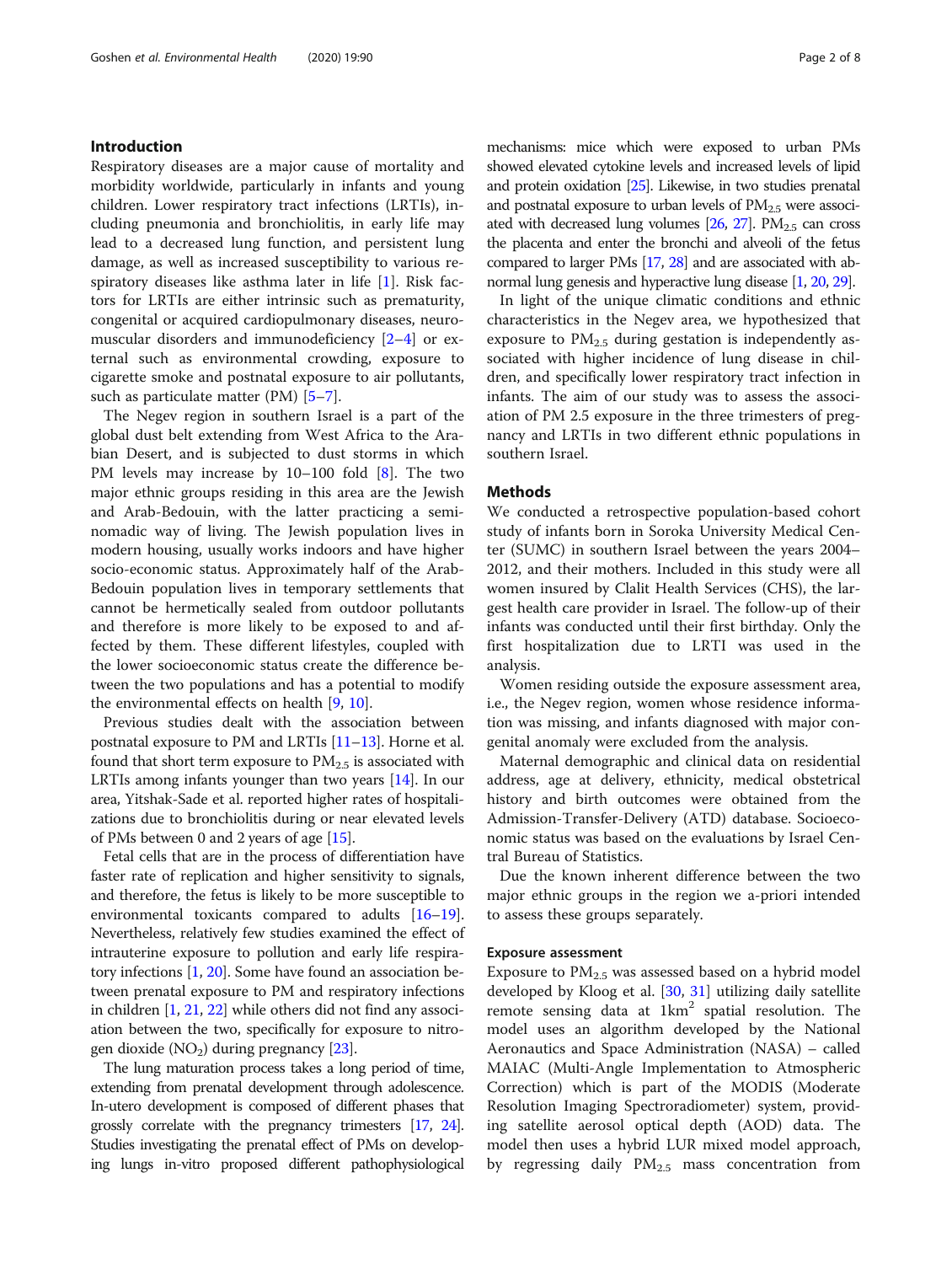MoEP (Ministry of Environmental Protection) monitoring networks against AOD, spatial predictors and temporal predictors. For days when AOD data are not available (because of meteorological conditions or retrieval errors) for some grid cells, the model fit a generalized additive model with a thin plate spline term of latitude and longitude to interpolate  $PM<sub>2.5</sub>$ . Model performance is excellent with out-of-sample cross validation  $R<sup>2</sup>$  values of 0.92 and 0.87 for PM less than 10 μm in diameter ( $PM_{10}$ ) and  $PM_{2.5}$ , respectively [\[31,](#page-7-0) [32\]](#page-7-0).

In addition, we retrieved data on air pollution ( $PM_{2.5}$ ,  $PM_{10}$ , NO<sub>2</sub>, sulphur dioxide (SO<sub>2</sub>), carbon monoxide  $(CO)$ , ozone  $(O_3)$ , temperature and relative humidity (RH) from 14 monitoring sites operated by the Ministry of Environmental Protection.

#### Outcome definition

LRTI case was defined as the first hospitalization with pneumonia or bronchiolitis during the first year of life. The two morbidities were defined based on diagnoses recorded in the medical charts according to ICD9 codes 480–483, 486 and 466, for pneumonia or bronchiolitis, respectively. To minimize the contribution of postnatal exposure we limited the follow-up period to the first year of life.

#### Statistical analysis

Quantitative variables were expressed as mean ± standard deviation, medians and ranges. Categorical variables were expressed by frequencies out of available cases. Hospitalization incidence was compared between subgroups using t-test, Mann-Whitney test and Chi-Square or Fisher's exact test.

Environmental exposures were assessed for collinearity and were found not highly correlated (Spearman rho< 0.8). Environmental exposures were averaged per each trimester, and presented as quartiles of pollutants concentrations, with the first quartile used as reference, to allow for a non-linear impact of the exposure on the outcome.

Prior to the multivariable analysis, all variables were examined in a univariable analysis for confounding and interactions in their association with the main exposure and the outcome at study. Only covariates that were identified as confounders and were significantly associated with both the exposure of interest and the outcome were included in the final models. The list of covariates included parity, preterm delivery, gender, low birth weight (< 2500 g), Apgar score at 5 min, ambient temperature,  $NO<sub>2</sub>$  level,  $O<sub>3</sub>$  level and cold season during first months of life.

For the assessment of associations between prenatal exposure to  $PM_{2.5}$  and LRTI-related hospitalization we used generalized estimating equation (GEE) models with Poisson distributed outcome while accounting for

clusters of newborns born to the same mother during the study period. Relative risk (RR) represented the main measure of an effect. Models were corrected for overdispersion to meet the assumptions of the Poisson-based regression.

We also performed a sensitivity analysis, which included all confounders mentioned above and the mean exposure to  $PM_{2.5}$  during 1 year after birth (post-natal exposure).

Due to the exploratory nature of the study, we did not adjust to multiple comparisons in the analysis.

Statistical significance was set at  $p$ -value< 0.05. Data were analyzed using SPSS (IBM) software version 21.

#### Results

During the study period there were 82,215 deliveries, of them 57,331 (70%) met the inclusion criteria and were included in the study. Women were excluded mainly due to missing exact address (19,111 women, 23.2%); residence out of the assessment area, or non CHS membership criterion (3760 women, 4.5%), deliveries of infants with major congenital malformations (1246 infants, 1.5%).

Among all women included in the analysis, the mean maternal age was  $28.2 \pm 5.7$  years, and 40.5% of them were of Jewish ethnicity. In the newborn population, the mean gestational age was  $38.9 \pm 2$  weeks, with 9.5% premature deliveries. Mean weight was 3148 g and 51% of them were males. The characteristics of the maternal and neonatal populations are summarized in Table [1](#page-3-0) as a comparison between the Jewish and the Arab-Bedouin populations that demonstrate significant differences between the two groups. Arab-Bedouin women were on average 3 years younger at delivery, of lower socioeconomic status, more frequently resided in a rural area, were less likely to be diagnosed with diabetes during pregnancy and were less likely to be primiparous. In addition, their offspring were more frequently small-for-gestational age and they had a higher proportion of infants born with lower Apgar score. Maternal and neonatal characteristics by LRTI incidence are presented in Table [2.](#page-4-0)

During the study period, 2079 LRTI-related hospitalizations were recorded in the cohort of infants < 1 year old: 784 were due to pneumonia and 1295 were due to bronchiolitis, overall 1871 primary hospitalizations after excluding 208 repeated hospitalizations.

We detected higher rates of hospitalizations due to LRTIs, and separately due to pneumonia or bronchiolitis within the Arab-Bedouin population (LRTI: 3.9% vs. 2.3%,  $p < 0.001$ ) as compared to infants born to Jewish mothers. The rate of hospitalized infants which had the highest in utero exposure to  $PM_{2.5}$  ( $Q_4$ ) was also higher in the Arab-Bedouin population  $(5\% \text{ vs. } 2.5\%, \text{ p} < 0.001)$ .

The environmental factors are presented in Table [3](#page-4-0). The mean of pollutants rate was higher in the Jewish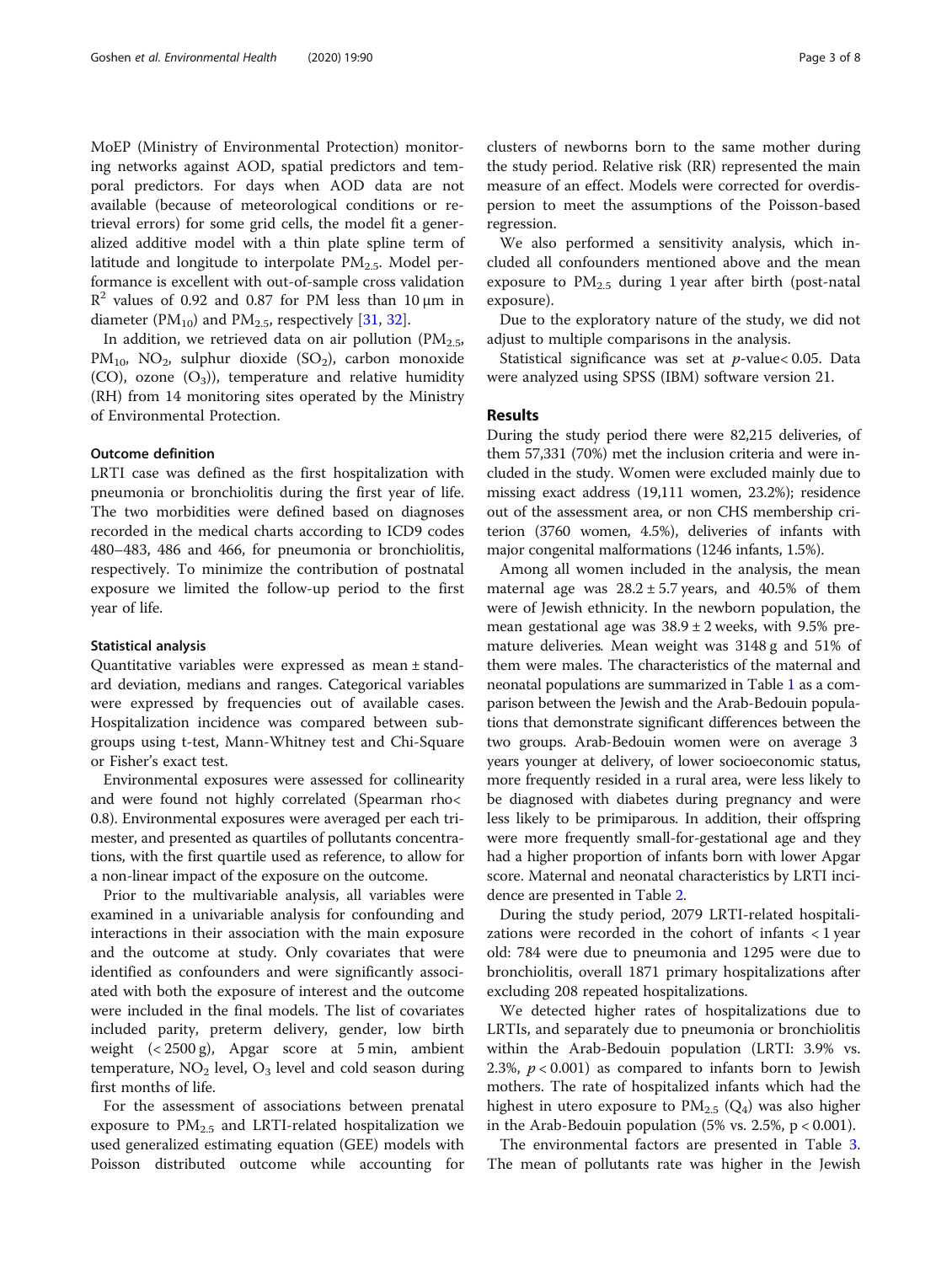|                                            | Jewish origin<br>$(n = 23,254)$ | Arab-Bedouin origin<br>$(n = 34,077)$ | p-value |
|--------------------------------------------|---------------------------------|---------------------------------------|---------|
| Demographic characteristics                |                                 |                                       |         |
| Age, years                                 |                                 |                                       |         |
| Mean $\pm$ SD, (n)                         | $30.0 \pm 5.0$ (23,243)         | $27.0 \pm 6.0$ (34,063)               | < 0.001 |
| Median                                     | 29.0                            | 27.0                                  |         |
| Low tertile of socioeconomic status, % (n) | 2.1 (499)                       | 66.6 (22,692)                         | < 0.001 |
| Address, % (n),                            |                                 |                                       |         |
| Urban                                      | 92.2 (21,443)                   | 78.3 (26,185)                         | < 0.001 |
| Rural                                      | 3.0(566)                        | 6.5(2250)                             |         |
| Medical and obstetrics history             |                                 |                                       |         |
| Gestational Diabetes Mellitus, % (n)       | 4.7 (1083)                      | 2.7(911)                              | < 0.001 |
| Primiparous, %, (n)                        | 31.8 (7383)<br>19.3 (6574)      |                                       | < 0.001 |
| Neonatal data                              |                                 |                                       |         |
| Gestational age (weeks)                    |                                 |                                       |         |
| Mean $\pm$ SD, (n)                         | $38.8 \pm 2.0$ (23,223)         | $39.1 \pm 2.1$ (34,045)               | < 0.001 |
| Median                                     | 39.0                            | 39.3                                  |         |
| Preterm delivery, % (n)                    | 9.7 (2248)                      | 9.5 (3249)                            | 0.585   |
| Male gender, % (n)                         | 50.9 (11,827)                   | 51.1 (17,427)                         | 0.508   |
| Birth weight, gram                         |                                 |                                       | 0.335   |
| Mean $\pm$ SD, (n)                         | $3151 \pm 541$ (23,237)         | $3147 \pm 541$ (34,057)               |         |
| Median                                     | 3180                            | 3168                                  |         |
| Small for Gestational Age (SGA), % (n)     | 3.4(774)                        | 4.4 (1500)                            | < 0.001 |
| Large for Gestational Age (LGA), % (n)     | 6.7(1531)                       | 6.8(2283)                             | 0.585   |
| Apgar score                                |                                 |                                       |         |
| 1st minute $<$ 5, % (n)                    | 5.3 (1218)                      | 7.1(2368)                             | < 0.001 |
| 5th minute $<$ 7, % (n)                    | 0.6(149)                        | 1.0(333)                              | < 0.001 |

#### <span id="page-3-0"></span>Table 1 Maternal and neonatal characteristics by Jewish and Arab-Bedouin origin

population. Specifically, the average daily  $PM<sub>2.5</sub>$  exposure over the entire pregnancy in Jewish population was  $22.3 \pm 2.1 \,\mu$ g/m<sup>3</sup>, with an IQR of 20.6–23.7  $\mu$ g/m<sup>3</sup> (Q<sub>1</sub>: 13-20.6 μg/m<sup>3</sup>; Q<sub>2</sub>: 20.6-22.0 μg/m<sup>3</sup>; Q<sub>3</sub>: 22.0-23.7 μg/ m<sup>3</sup>; Q<sub>4</sub>: 23.7–60.4 μg/m<sup>3</sup>). The average daily PM<sub>2.5</sub> exposure over the entire pregnancy in Arab-Bedouin population was  $22.0 \pm 1.7 \,\mathrm{\upmu g/m^3}$ , with an IQR of 20.7– 23.1 μg/m<sup>3</sup> (Q<sub>1</sub>: 13.5–20.7 μg/m<sup>3</sup>; Q<sub>2</sub>: 20.7–21.7 μg/m<sup>3</sup>;  $Q_3$ : 21.7–23.1 μg/m<sup>3</sup>;  $Q_4$ : 23.1–77.0 μg/m<sup>3</sup>).

After adjustments to relevant demographical, clinical and environmental factors (see Methods), highest exposure (4th quartile) to  $PM_{2.5}$  in the first and second trimesters was found to be adversely associated with LRTIrelated hospitalizations in the subgroup of the Arab-Bedouin population ( $RR = 1.31$ ; 95% CI 1.08–1.60 and  $RR = 1.34$ ; 95% CI 1.09–1.66 for the first and second trimesters, respectively, Fig. [1](#page-5-0)). We did not find statistically meaningful associations in the Jewish population.

Sensitivity analysis models, which included postnatal exposure to  $PM_{2.5}$  did not change the results (RR = 1.26; 95% CI 1.02–1.54 and RR = 1.34; 95% CI 1.07–1.68 for the exposure to the 4th quartile of  $PM_{2.5}$  averaged over the first and second trimesters in the Arab-Bedouin population, respectively).

#### **Discussion**

In our current study, we examined an effect of intrauterine exposure to pollutants on the risk of LRTI. We found that exposure to higher levels of  $PM_{2.5}$  in-utero is associated with a higher risk of LRTI-related hospitalizations in the Arab-Bedouin sub-population of the Negev area. This effect was not demonstrated within the Jewish population.

Based on previous research, the association demonstrated above may be explained by several mechanisms. Generally, chronic exposure to external factors during pregnancy, such as PM, may disrupt biological mechanisms that regulate fetal growth, maturation and development [\[1,](#page-6-0) [16](#page-7-0), [17,](#page-7-0) [33\]](#page-7-0). Specifically, exposure to PMs during pregnancy may induce oxidative stress that cause inefficient repair mechanisms of the developing lung [\[17](#page-7-0), [24,](#page-7-0) [34](#page-7-0)] and genetic modification that probably contribute to an increased pulmonary susceptibility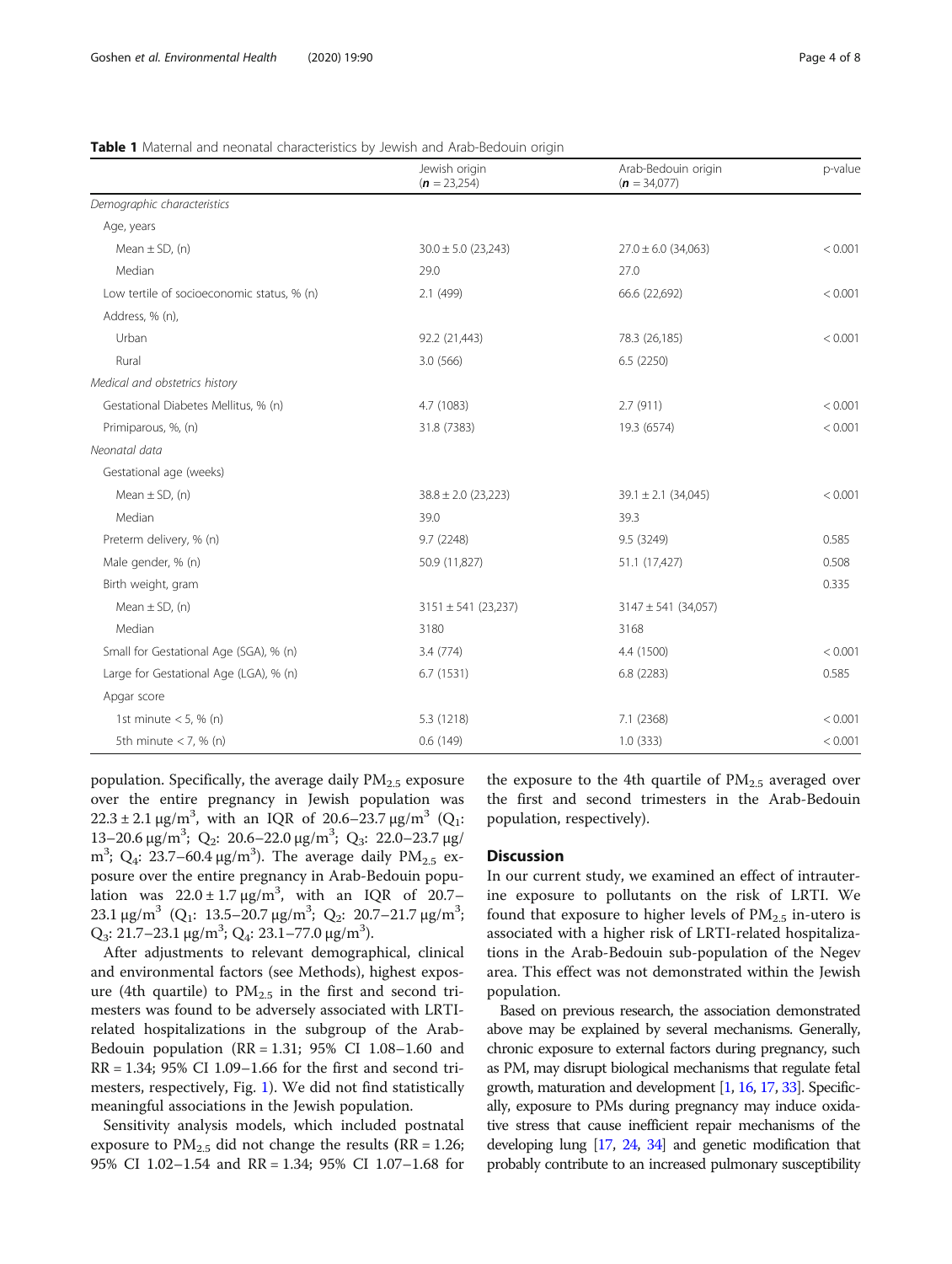#### <span id="page-4-0"></span>Table 2 Maternal and neonatal characteristics by LRTI incidence

|                                                      | Jewish origin                                    |                              |         | Arab-Bedouin origin            |                       |         |
|------------------------------------------------------|--------------------------------------------------|------------------------------|---------|--------------------------------|-----------------------|---------|
|                                                      | Without LRTI ( $n = 22,724$ ) LRTI ( $n = 530$ ) |                              | p-value | Without LRTI<br>$(n = 32,736)$ | LRTI $(n = 1341)$     | p-value |
| Demographic characteristics                          |                                                  |                              |         |                                |                       |         |
| Age, years                                           |                                                  |                              |         |                                |                       |         |
| Mean $\pm$ SD, (n)                                   | $30 \pm 5 (22,724)$                              | $29 \pm 5 (530)$             | 0.203   | $27 \pm 6$ (32,736)            | $28 \pm 6$ (1341)     | 0.04    |
| Median                                               | 29                                               | 29                           |         | 27                             | 27                    |         |
| Low tertile of socioeconomic status, % (n) 2.3 (485) |                                                  | 2.8(14)                      | 0.02    | 66.4 (21,762)                  | 69.3 (930)            | 0.05    |
| Medical and obstetrics history                       |                                                  |                              |         |                                |                       |         |
| Gestational Diabetes Mellitus, % (n)                 | 4.7 (1058)                                       | 4.7(25)                      | 0.94    | 2.6 (859)                      | 3.9(52)               | 0.005   |
| Primiparous, % (n)                                   | 32.1 (7290)                                      | 17.6 (93)                    | < 0.001 | 19.6 (6419)                    | 11.6 (155)            | < 0.001 |
| Neonatal data                                        |                                                  |                              |         |                                |                       |         |
| Gestational age (weeks),                             |                                                  |                              |         |                                |                       |         |
| Mean $\pm$ SD, (n)                                   | $38.8 \pm 2(22,724)$                             | $38.2 \pm 2(530)$            | < 0.001 | $39.1 \pm 2 (32,736)$          | $38.5 \pm 2(1341)$    | < 0.001 |
| Median                                               | 39                                               | 38.8                         |         | 39.2                           | 39                    |         |
| Preterm delivery, % (n)                              | 9.5 (2159)                                       | 16.8 (89)                    | < 0.001 | 9.2(3025)                      | 16.7 (224)            | < 0.001 |
| Male gender, % (n)                                   | 50.7 (11,527)                                    | 56.6 (300)                   | 0.007   | 51 (16,698)                    | 54.4 (729)            | 0.01    |
| Birth weight, gram                                   |                                                  |                              |         |                                |                       |         |
| Mean $\pm$ SD, (n)                                   | $3154 \pm 539$ (22,724)                          | $3062 \pm 611 (530) < 0.001$ |         | $3151 \pm 537$ (32,736)        | $3045 \pm 625$ (1341) | < 0.001 |
| Median                                               | 3180                                             | 3105                         |         | 3180                           | 3110                  |         |
| Small for Gestational Age (SGA), % (n)               | 3.3 (756)                                        | 2.8(18)                      | 0.90    | 4.4 (1440)                     | 4.5(60)               | 0.92    |
| Large for Gestational Age (LGA), % (n)               | 6.7(1501)                                        | 5.8 (30)                     | 0.406   | 6.8 (2191)                     | 6.9(92)               | 0.84    |
| Apgar score                                          |                                                  |                              |         |                                |                       |         |
| 1st minute $<$ 5, % (n)                              | 5.3 (1185)                                       | 6.3(33)                      | 0.312   | 6.9 (2234)                     | 10.2 (134)            | < 0.001 |
| 5th minute $<$ 7, % (n)                              | 0.6(144)                                         | 0.9(5)                       | 0.256   | 0.9(304)                       | 2.2(29)               | < 0.001 |

Table 3 Environmental factors in pregnancy in the study population

| Environemntal<br>factors                   | Jewish origin<br>$(n = 23,254)$ |                         |                            | Arab-Bedouin origin<br>$(n = 34.077)$ |                         |                            | $D^-$<br>value <sup>1</sup> |
|--------------------------------------------|---------------------------------|-------------------------|----------------------------|---------------------------------------|-------------------------|----------------------------|-----------------------------|
|                                            | Min-Max                         | Mean $\pm$ SD Median    | Inter-Quartile Range (IQR) | Min-Max                               | Mean $\pm$ SD Median    | Inter-Quartile Range (IQR) |                             |
| PM <sub>2.5</sub> , $\mu$ g/m <sup>3</sup> | $13.0 - 60.4$                   | $22.3 \pm 2.1$<br>22.0  | $20.6 - 23.7$              | $13.5 - 77.0$                         | $22.0 \pm 1.7$<br>21.7  | $20.7 - 23.1$              | < 0.001                     |
| PM <sub>10</sub> , $\mu$ g/m <sup>3</sup>  | 14.7-185.1                      | $53.1 \pm 6.5$<br>52.9  | $48.2 - 57.1$              | $23.2 - 168.5$                        | $50.2 \pm 6.2$<br>49.7  | $45.6 - 54.3$              | < 0.001                     |
| $NO2$ , ppb                                | $1.3 - 22.9$                    | $9.6 \pm 1.7$<br>9.9    | $8.8 - 10.8$               | $1.30 - 24.10$                        | $9.5 \pm 1.7$<br>9.8    | $8.8 - 10.6$               | < 0.001                     |
| $SO2$ , ppb                                | $0.02 - 4.37$                   | $1.7 \pm 0.4$<br>1.8    | $1.6 - 2.0$                | $0.01 - 3.62$                         | $1.6 \pm 0.5$<br>1.8    | $1.3 - 2.0$                | < 0.001                     |
| $O_3$ , ppb                                | 10.45-55.83                     | $36.5 \pm 3.0$<br>36.5  | 34.8-38.6                  | $6.85 - 56.79$                        | $36.3 \pm 4.0$<br>36.5  | $34.7 - 38.6$              | < 0.001                     |
| Temp, °C                                   | $9.17 - 32.19$                  | $20.1 \pm 1.8$<br>20.1  | $18.6 - 21.5$              | $8.7 - 29.11$                         | $20.0 \pm 1.7$<br>20.1  | $18.6 - 21.4$              | < 0.001                     |
| Humidity, %                                | 16.65-86.8                      | $60.4 \pm 15.5$<br>65.4 | 59.0-67.6                  | 16.44-83.02                           | $60.4 \pm 15.7$<br>65.4 | 59.0-67.8                  | 0.960                       |

<sup>1</sup>Data evaluated with t-test or Mann-Whitney test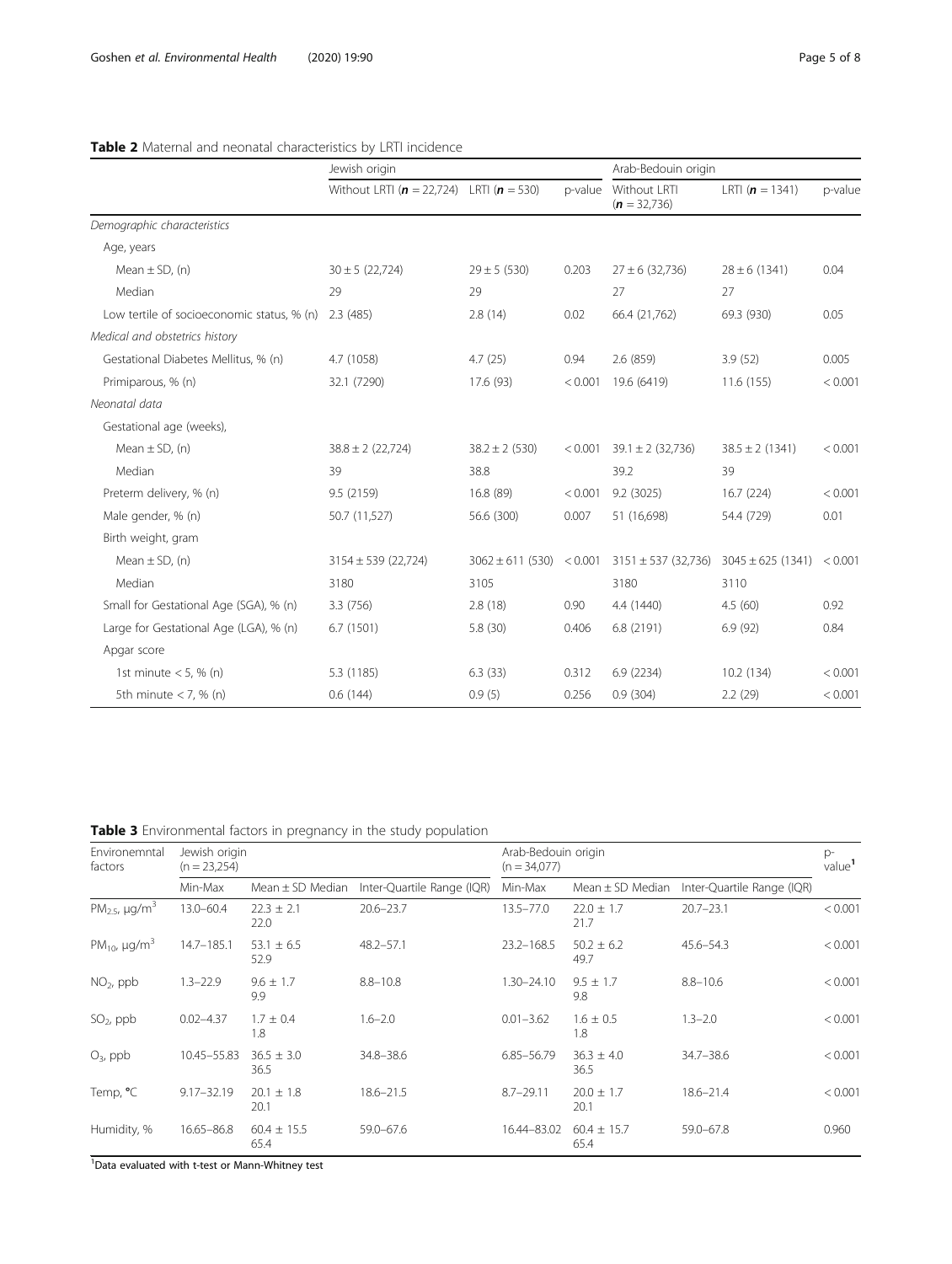<span id="page-5-0"></span>

[[1](#page-6-0), [20](#page-7-0), [35](#page-7-0)–[37\]](#page-7-0). In addition to classical genetic mechanisms, environmental stimuli may induce acquired epigenetic states that affect gene expression and phenotypic outcome [\[38,](#page-7-0) [39](#page-7-0)].

Several investigations have already assessed the adverse effect of prenatal exposure to  $PM_{2.5}$  and asthma disease [\[20](#page-7-0), [40](#page-7-0)]. Although different pathophysiology (as asthma is an inflammatory disease and not infectious), oxidative stress seems to play a role in both diseases and eventually contribute to more vulnerable infants [\[41](#page-7-0)]. In addition, researchers in previous studies have reported on the second trimester as the sensitive window to asthma disease [\[29](#page-7-0), [42](#page-7-0)]. Our results partially support this observation, as we find the beginning and mid gestation periods to be the vulnerability window most relevant for environmental exposures.

In our study, exposure to  $PM_{2.5}$  was found to be associated with health outcome only in the Arab-Bedouin population and not among the Jewish population. The discrepancy in findings between the two sub-groups is intriguing and may have several possible explanations:

First, the Jewish population is attending the community medical services more often, and are more compliant with preventive medicine lifestyle [[43\]](#page-7-0), thus it is possible that their respiratory infections are treated earlier and do not require hospitalization, as opposed to patients of Arab-Bedouin origin. Secondly, as demonstrated in Table [1,](#page-3-0) the Arab-Bedouin population has

different characteristics compared to the Jewish population, that has to do with many aspects of life, which may support the assumption that their actual exposure to outdoor pollutants is higher. Likewise, as shown in other studies, this population is more likely to be exposed to cigarette smoke and open fire cooking, conditions that may increase the effect of prenatal exposure to other pollutants [\[44,](#page-7-0) [45](#page-7-0)]. This behaviour is strongly correlated with a low socio-economic status, and hence, poverty, that as been shown, enhances the effects of all risk factors, and specifically of environmental risk factors [[46](#page-7-0)– [48\]](#page-7-0). In our case, the aforementioned risky behaviours may lead to an increased risk for LRTIs within Arab-Bedouin infants.

Our study had several limitations. As most of the rural Arab-Bedouin settlements do not have a permanent address (they use a P.O. Box instead) they were excluded from the study analysis and a possible selection bias might have ensued. However, since the excluded population was probably more likely to be exposed to higher PM levels, we probably underestimated the effect of  $PM_{2.5}$ . In addition, the exposure estimation in our analysis is linked to the women's residential address at delivery hospitalization. As the information on changing residence was not available to the researchers, which might have resulted in a minor information bias in exposure assessment.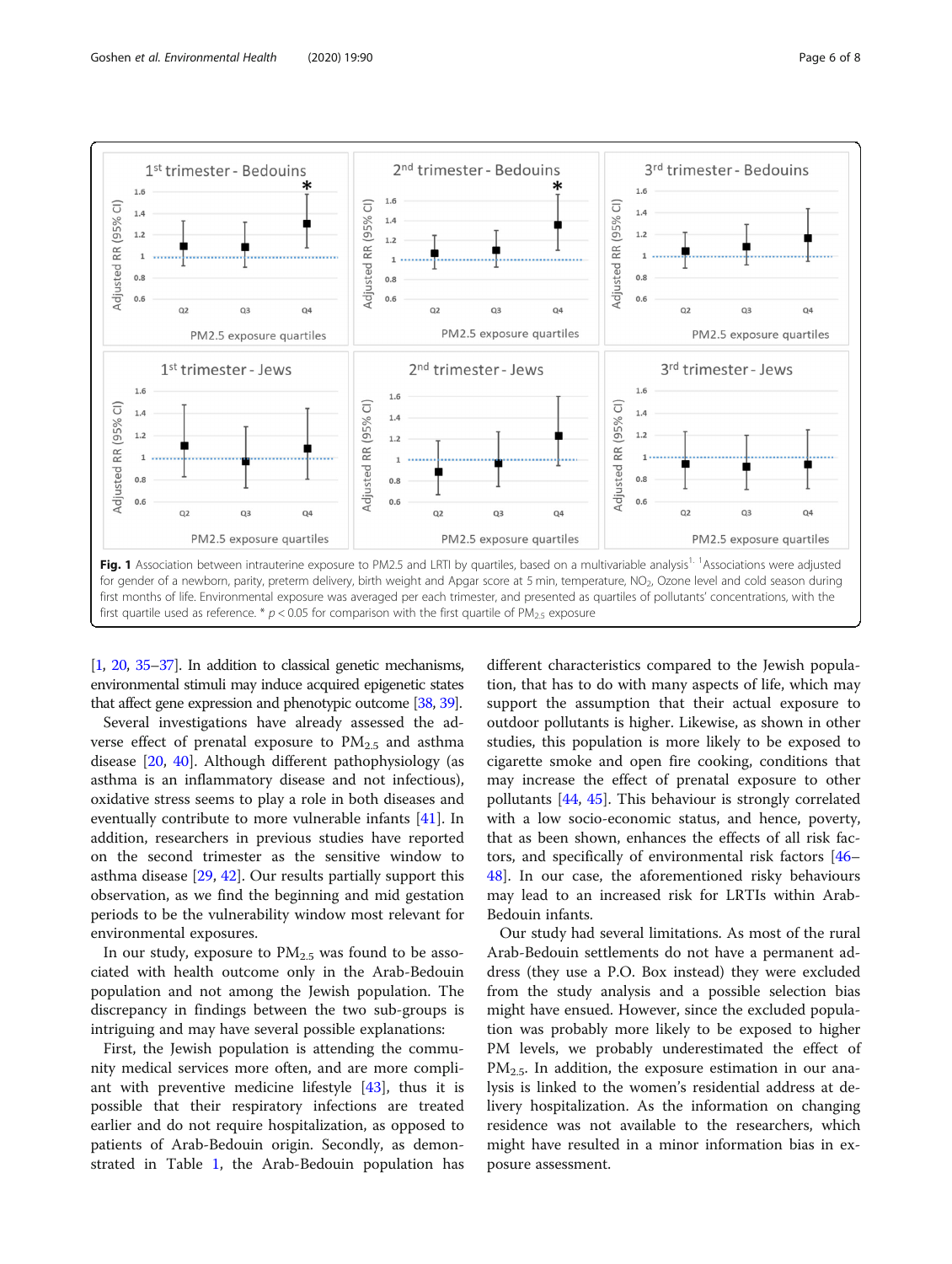<span id="page-6-0"></span>Another limitation is related to indoor exposure to pollutants and/or the accurate time pregnant women were outdoors in their residence area, data that we were unable to collect and may have provided more accurate estimates of exposure. As a result, this study is prone to a non-differential misclassification in exposure assessment and consequently, a decreased statistical power of the study. However, it is most probably driving the study towards the null hypothesis.

Finally, information about maternal smoking or postnatal environmental tobacco exposure were severely underreported and therefore not used in multivariable analysis. Since perinatal and postnatal exposure to tobacco smoke has been found to be associated with infant's respiratory morbidity, this lack of information may bias our results. However, previous studies that assessed the quantity of tracers of cigarettes smoking (cadmium and cotinine) in pregnant Arab women, found that they appear the least exposed to passive smoking, and that these tracers had very low concentrations in this population [9, [49\]](#page-7-0). Likewise, the information on open fire cooking rates in the Arab-Bedouin population was not available from medical databases and therefore could not be included in the analysis. As a result, the study conclusions may be prone to a certain residual confounding, not fully accounted in spite of the extensive adjustment performed in the models.

The current investigation benefited from the large sample size, which allowed an efficient adjustment of the estimates to multiple co-variates. Furthermore, this is a population-based study, where all cases were hospitalized in the single hospital in the Negev region ensuring an accurate case ascertainment of all severe LRTI cases in the area. We also used an exposure model with a high spatial resolution, permitting an estimation of exposure levels to PMs with high accuracy.

#### Conclusions

In this large population-based study, higher prenatal exposure to  $PM_{2.5}$  was found to be adversely associated with LRTIs during the first year of life in the Arab-Bedouin population in southern Israel. Our results add to the accumulating data on the harmful effect of PMs on human health, while focusing on one of the most vulnerable periods of life. Further studies are necessary to ascertain the relevant window of exposure and the most harmful pollutants in order to devise effective measures to deal with these problems.

#### Acknowledgements

Not Applicable.

#### Authors' contributions

SG has analysed and interpreted the raw data and wrote the first draft of the manuscript. LN has made substantial contribution to the study design, interpreted the results and was a major contributor in writing the

manuscript. OE has contributed to the study's conception and design. MYS has aided with acquiring the data and contributed to the analysis. IK has provided the spatial meteorological model. AS has assisted with the spatial meteorological model. ES has contributed to the study design, interpretation of the results and the manuscript writing. All authors read and approved the final manuscript.

#### Funding None.

#### Availability of data and materials

The datasets during and/or analyzed during the current study available from the corresponding author on reasonable request.

#### Ethics approval and consent to participate

We confirm that the study was approved by Soroka University Medical Center Helsinki Committee.

#### Consent for publication

Not Applicable.

#### Competing interests

The authors declare that they have no competing interests.

#### Author details

<sup>1</sup>Department of Epidemiology, Faculty of Health Sciences, School of Medicine, Ben-Gurion University of the Negev, Beer Sheva, Israel. <sup>2</sup>Negev Environmental Health Research Institute, Soroka University Medical Center, Beer Sheva, Israel. <sup>3</sup>Department of Obstetrics and Gynecology, Faculty of Health Sciences, Soroka University Medical Center, School of Medicine, Ben-Gurion University of the Negev, Beer Sheva, Israel. <sup>4</sup>Exposure, Epidemiology, and Risk Program, Department of Environmental Health, Harvard T.H. Chan School of Public Health, Boston, MA, USA. <sup>5</sup>Department of Geography and Environmental Development, Faculty of Humanities and Social Sciences, Ben-Gurion University of the Negev, Beer Sheva, Israel. 6 Department of Neonatology, Faculty of Health Sciences, Soroka University Medical Center, School of Medicine, Ben-Gurion University of the Negev, Beer Sheva, Israel.

#### Received: 12 January 2020 Accepted: 14 August 2020 Published online: 26 August 2020

#### References

- 1. Jedrychowski WA, Perera FP, Spengler JD, Mroz E, Stigter L, Flak E, et al. Intrauterine exposure to fine particulate matter as a risk factor for increased susceptibility to acute broncho-pulmonary infections in early childhood. Int J Hyg Environ Health. 2013;216(4):395–401.
- 2. Rudan I, Boschi-Pinto C, Biloglav Z, Mulholland K, Campbell H. Epidemiology and etiology of childhood pneumonia. Bull World Health Organ. 2008; 86(October 2007):408–16.
- 3. Jokinen C, Heiskanen L, Juvonen H, Kallinen S, Kleemola M, Koskela M, et al. Microbial etiology of community-acquired pneumonia in the adult population of 4 municipalities in eastern Finland. Clin Infect Dis. 2001;32:1141–54.
- 4. Pelton SI, Hammerschlag MR. Overcoming current obstacles in the management of bacterial community-acquired pneumonia in ambulatory children. Clin Pediatr (Phila). 2005;44(February):1–17.
- 5. Sram RJ, Binkova B, Dostal M, Merkerova-Dostalova M, Libalova H, Milcova A, et al. Health impact of air pollution to children. Int J Hyg Environ Health [Internet] 2013;216(5):533–540. Available from: http://dx.doi.org/10.1016/j. ijheh.2012.12.001.
- 6. Karr C, Lumley T, Schreuder A, Davis R, Larson T, Ritz B, et al. Effects of subchronic and chronic exposure to ambient air pollutants on infant bronchiolitis. Am J Epidemiol. 2007;165(5):553–60.
- 7. Fuchs O, Latzin P, Kuehni CE, Frey U. Cohort profile: the Bern infant lung development cohort. Int J Epidemiol. 2012;41(January 2011):366–76.
- 8. Ganor E, Stupp A, Alpert P. A method to determine the effect of mineral dust aerosols on air quality. Atmos Environ [Internet] 2009;43(34):5463–5468. Available from: http://dx.doi.org/10.1016/j.atmosenv.2009.07.028.
- 9. Karakis I, Landau D, Yitshak-Sade M, Hershkovitz R, Rotenberg M, Sarov B, et al. Exposure to metals and congenital anomalies: a biomonitoring study of pregnant Bedouin-Arab women. Sci Total Environ [Internet]. 2015;517: